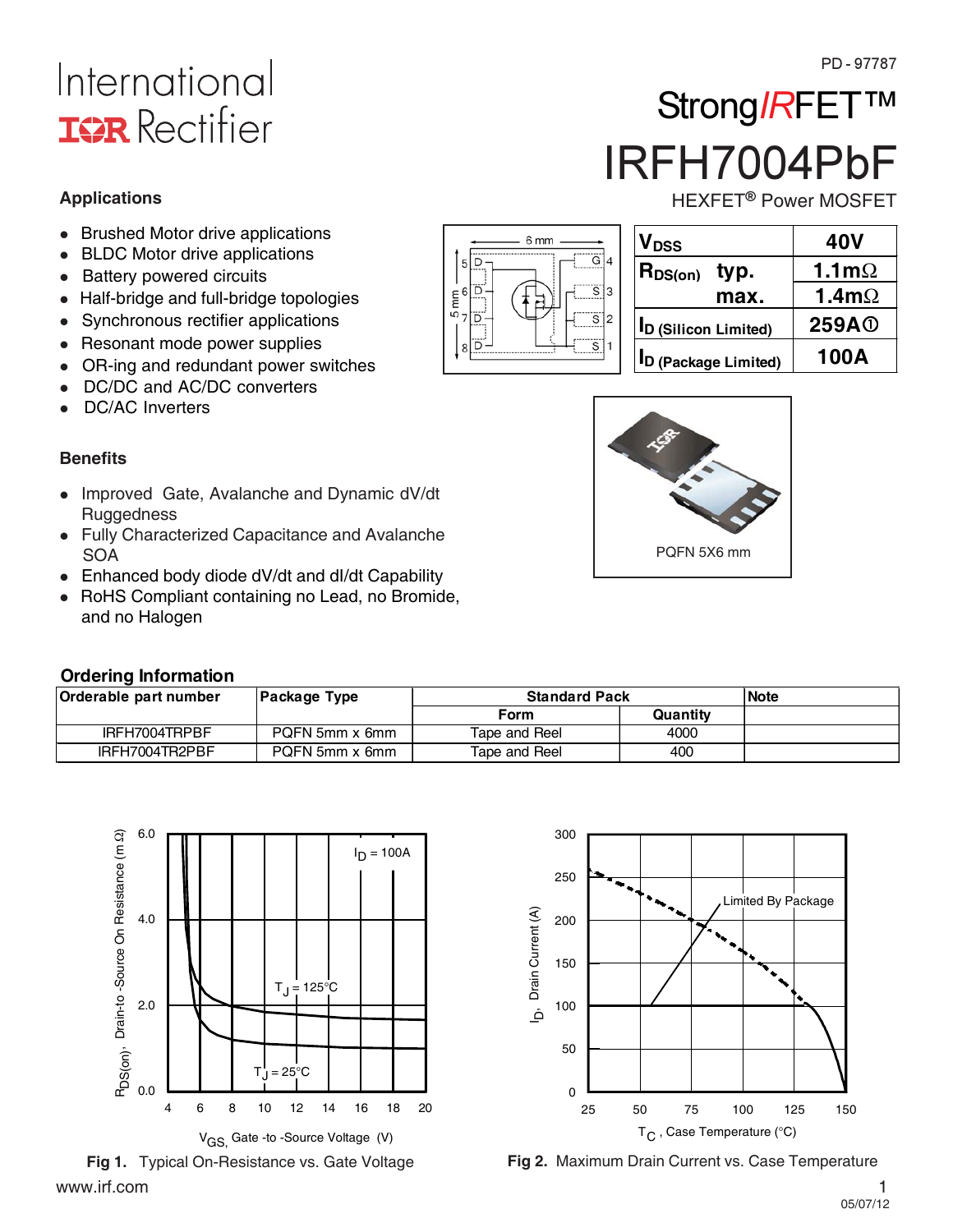### **Absolute Maximum Ratings**

| Symbol                                           | <b>Parameter</b>                                                    | Max.             | <b>Units</b>              |                    |  |  |  |
|--------------------------------------------------|---------------------------------------------------------------------|------------------|---------------------------|--------------------|--|--|--|
| $I_D \otimes T_C = 25^{\circ}C$                  | Continuous Drain Current, V <sub>GS</sub> @ 10V (Silicon Limited)   | 259 <sup>O</sup> |                           |                    |  |  |  |
| $I_D @ T_C = 100°C$                              | Continuous Drain Current, V <sub>GS</sub> @ 10V (Silicon Limited)   |                  | 164 <sup>①</sup>          |                    |  |  |  |
| $I_D \otimes T_C = 25^{\circ}C$                  | Continuous Drain Current, V <sub>GS</sub> @ 10V (Wire Bond Limited) |                  | 100                       | A                  |  |  |  |
| I <sub>DM</sub>                                  | Pulsed Drain Current 2                                              |                  | 1247                      |                    |  |  |  |
| $P_D @T_C = 25°C$                                | Maximum Power Dissipation                                           | 156              | W                         |                    |  |  |  |
|                                                  | <b>Linear Derating Factor</b>                                       |                  | 1.3                       | $W$ <sup>o</sup> C |  |  |  |
| $V_{GS}$                                         | Gate-to-Source Voltage                                              |                  | ±20                       |                    |  |  |  |
| T <sub>J</sub><br>Operating Junction and         |                                                                     | $-55$ to $+150$  |                           | $^{\circ}$ C       |  |  |  |
| $T_{\rm STG}$<br>Storage Temperature Range       |                                                                     |                  |                           |                    |  |  |  |
| <b>Avalanche Characteristics</b>                 |                                                                     |                  |                           |                    |  |  |  |
| E <sub>AS</sub> (Thermally limited)              | Single Pulse Avalanche Energy 3                                     |                  | 191                       | mJ                 |  |  |  |
| $E_{AS (tested)}$                                | Single Pulse Avalanche Energy Tested Value ®                        | 314              |                           |                    |  |  |  |
| L <sub>AR</sub>                                  | Avalanche Current 2                                                 |                  | See Fig. 14, 15, 22a, 22b |                    |  |  |  |
| E <sub>AR</sub><br>Repetitive Avalanche Energy 2 |                                                                     |                  | mJ                        |                    |  |  |  |
| <b>Thermal Resistance</b>                        |                                                                     |                  |                           |                    |  |  |  |
| Symbol                                           | <b>Parameter</b>                                                    | Typ.             | Max.                      | <b>Units</b>       |  |  |  |
| $R_{\theta\text{JC}}$ (Bottom)                   | Junction-to-Case <sup>⑨</sup>                                       |                  | 0.8                       |                    |  |  |  |
| $R_{\theta$ Jc (Top)                             | Junction-to-Case <sup>®</sup>                                       |                  | 15                        |                    |  |  |  |
|                                                  |                                                                     |                  |                           | $\degree$ C/W      |  |  |  |

### Static  $\circledR$  T<sub>J</sub> = 25°C (unless otherwise specified)

R<sub>aja</sub> **Communist Communist Communist Communist Communist Communist Communist Communist Communist Communist Communist Communist Communist Communist Communist Communist Communist Communist Communist Communist Communist Comm** 

 $R_{\theta$ JA (<10s) Junction-to-Ambient  $\overline{\textcircled{\ }}$ 

| Symbol                                    | <b>Parameter</b>                     | Min. | Typ.  | Max.   | <b>Units</b> | <b>Conditions</b>                               |
|-------------------------------------------|--------------------------------------|------|-------|--------|--------------|-------------------------------------------------|
| V <sub>(BR)DSS</sub>                      | Drain-to-Source Breakdown Voltage    | 40   |       |        |              | $V_{GS} = 0V$ , $I_D = 250 \mu A$               |
| $\Delta V_{\rm (BR)DSS}/\Delta T_{\rm J}$ | Breakdown Voltage Temp. Coefficient  |      | 0.033 |        |              | V/°C Reference to 25°C, $I_D = 1.0 \text{mA}$ 2 |
| $R_{DS(on)}$                              | Static Drain-to-Source On-Resistance |      | 1.1   | 1.4    | $m\Omega$    | $V_{GS}$ = 10V, $I_D$ = 100A $\circledcirc$     |
|                                           |                                      |      | 1.7   |        | $m\Omega$    | $V_{GS} = 6.0 V, I_D = 50 A$ ©                  |
| $V_{GS(th)}$                              | Gate Threshold Voltage               | 2.2  | 3.0   | 3.9    |              | $V_{DS} = V_{GS}$ , $I_D = 150 \mu A$           |
| <b>I</b> <sub>DSS</sub>                   | Drain-to-Source Leakage Current      |      |       | 1.0    | uA           | $V_{DS}$ = 40V, $V_{GS}$ = 0V                   |
|                                           |                                      |      |       | 150    |              | $V_{DS}$ = 40V, $V_{GS}$ = 0V, $T_J$ = 125°C    |
| <b>I</b> GSS                              | Gate-to-Source Forward Leakage       |      |       | 100    | nA           | $V_{GS}$ = 20V                                  |
|                                           | Gate-to-Source Reverse Leakage       |      |       | $-100$ |              | $V_{GS}$ = -20V                                 |
| R <sub>G</sub>                            | Internal Gate Resistance             |      | 2.4   |        | Ω            |                                                 |

 $\circ$  34

 $\circ$  21

#### Notes:

- Calculated continuous current based on maximum allowable junction Pulse width 400μs; duty cycle 2%. temperature. Package is limited to 100A by production test capability. Note that current limitations arising from heating of the device leads may occur with some lead mounting arrangements. (Refer to AN-1140)
- Repetitive rating; pulse width limited by max. junction temperature.
- $\circled{1}$  Limited by T<sub>Jmax</sub>, starting T<sub>J</sub> = 25 $\circ$ C, L = 0.038mH  $R_G = 50\Omega$ ,  $I_{AS} = 100A$ ,  $V_{GS} = 10V$ .
- $\circledast$  I<sub>SD</sub>  $\leq$  100A, di/dt  $\leq$  1366A/µs, V<sub>DD</sub>  $\leq$  V<sub>(BR)DSS</sub>, T<sub>J</sub> $\leq$  150°C.

- $\circled{c}_{\text{oss}}$  eff. (TR) is a fixed capacitance that gives the same charging time as  $C_{\rm oss}$  while  $V_{DS}$  is rising from 0 to 80%  $V_{DSS}$ .
- $\circled{C}_{\text{oss}}$  eff. (ER) is a fixed capacitance that gives the same energy as  $C_{\text{oss}}$  while  $V_{DS}$  is rising from 0 to 80%  $V_{DSS}$ .
- When mounted on 1 inch square 2 oz copper pad on 1.5 x 1.5 in. board of FR-4 material.
- $\textcircled{R}_{\theta}$  is measured at T<sub>J</sub> approximately 90°C.
- This value determined from sample failure population,
	- starting T<sub>J</sub> = 25°C, L= 0.038mH, R<sub>G</sub> = 50 $\Omega$ , I<sub>AS</sub> = 100A, V<sub>GS</sub> = 10V.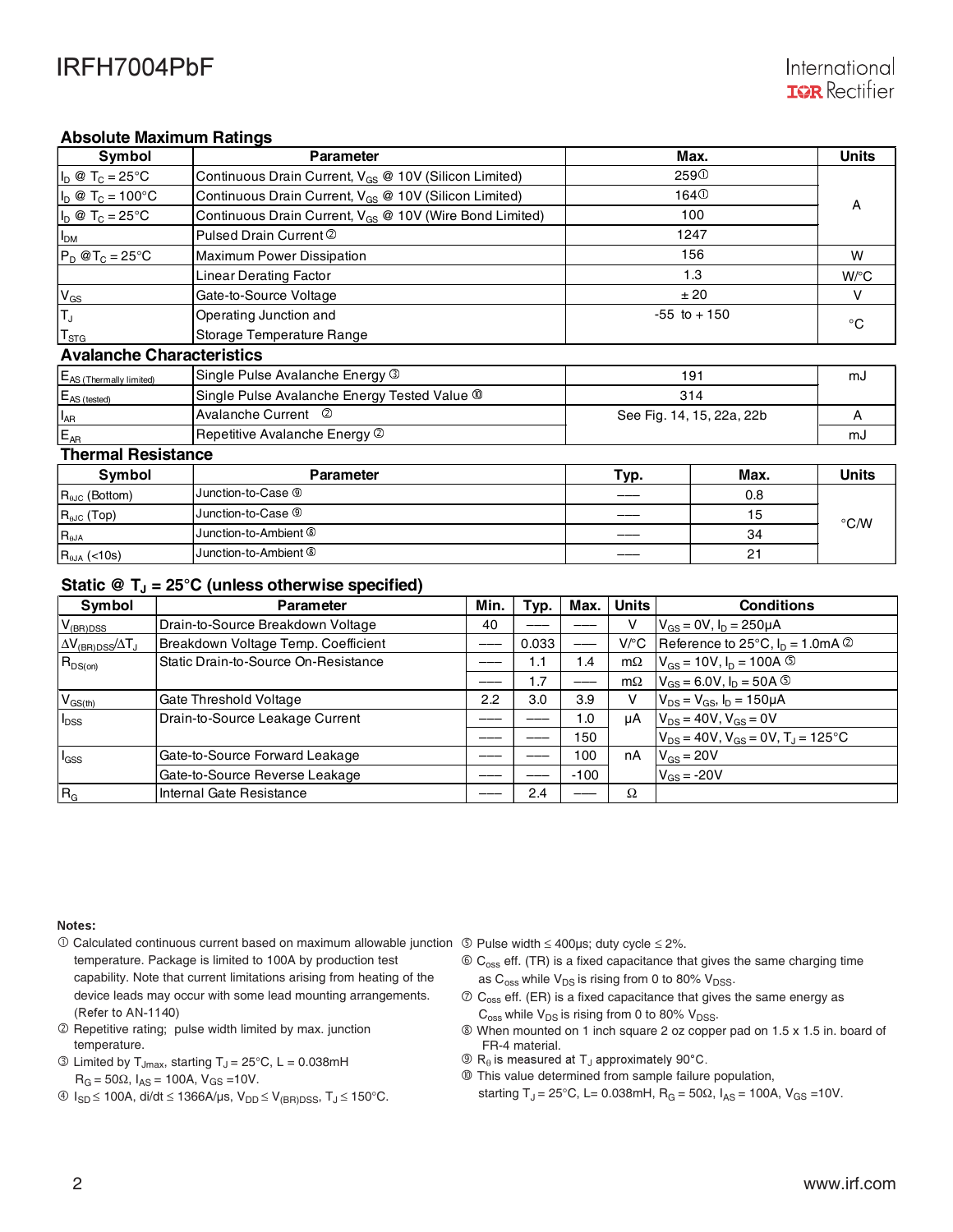### Dynamic  $\circledR$  T<sub>J</sub> = 25<sup>°</sup>C (unless otherwise specified)

| Symbol                    | <b>Parameter</b>                                            | Min. | Typ. | Max. | <b>Units</b> | <b>Conditions</b>                                  |
|---------------------------|-------------------------------------------------------------|------|------|------|--------------|----------------------------------------------------|
| gfs                       | Forward Transconductance                                    | 117  |      |      | S            | $V_{DS}$ = 10V, $I_D$ = 100A                       |
| $Q_{q}$                   | <b>Total Gate Charge</b>                                    |      | 129  | 194  | nC           | $I_D = 100A$                                       |
| $\mathbf{Q}_\mathrm{gs}$  | Gate-to-Source Charge                                       |      | 34   |      |              | $V_{DS} = 20V$                                     |
| $Q_{gd}$                  | Gate-to-Drain ("Miller") Charge                             |      | 40   |      |              | $V_{GS}$ = 10V $\circledcirc$                      |
| $Q_{sync}$                | Total Gate Charge Sync. (Q <sub>q</sub> - Q <sub>qd</sub> ) |      | 169  |      |              | $ID$ = 100A, $VDS$ = 0V, $VGS$ = 10V               |
| $t_{d(on)}$               | Turn-On Delay Time                                          |      | 15   |      | ns           | $V_{DD} = 20V$                                     |
| $\mathsf{t}_{\mathsf{r}}$ | <b>Rise Time</b>                                            |      | 51   |      |              | $I_{D} = 30A$                                      |
| $t_{d(\text{off})}$       | Turn-Off Delay Time                                         |      | 73   |      |              | $R_G = 2.7\Omega$                                  |
| $t_f$                     | Fall Time                                                   |      | 49   |      |              | $V_{GS}$ = 10V $\circledcirc$                      |
| $\mathbf{C}_{\text{iss}}$ | Input Capacitance                                           |      | 6419 |      | рF           | $V_{GS} = 0V$                                      |
| $\mathbf{C}_{\text{oss}}$ | <b>Output Capacitance</b>                                   |      | 952  |      |              | $V_{DS}$ = 25V                                     |
| $C_{\text{rss}}$          | Reverse Transfer Capacitance                                |      | 656  |      |              | $f = 1.0$ MHz                                      |
| $C_{\rm os}$ eff. (ER)    | Effective Output Capacitance (Energy Related)               |      | 1161 |      |              | $V_{GS}$ = 0V, $V_{DS}$ = 0V to 32V $\circledcirc$ |
| $C_{\rm oss}$ eff. (TR)   | Effective Output Capacitance (Time Related)                 |      | 1305 |      |              | $V_{GS}$ = 0V, $V_{DS}$ = 0V to 32V $\circledcirc$ |
|                           |                                                             |      |      |      |              |                                                    |

### **Diode Characteristics**

| Symbol       | <b>Parameter</b>                  | Min. | Typ. | Max.             | <b>Units</b> | <b>Conditions</b>                                    |
|--------------|-----------------------------------|------|------|------------------|--------------|------------------------------------------------------|
| $I_{\rm S}$  | <b>Continuous Source Current</b>  |      |      | 100 <sup>0</sup> | A            | MOSFET symbol                                        |
|              | (Body Diode)                      |      |      |                  |              | showing the<br>┡                                     |
| $I_{SM}$     | <b>Pulsed Source Current</b>      |      |      | 1247             | A            | G<br>integral reverse                                |
|              | (Body Diode) 2                    |      |      |                  |              | p-n junction diode.                                  |
| $V_{SD}$     | Diode Forward Voltage             |      | 0.95 | 1.3              | v            | $T_J = 25^{\circ}C$ , $I_S = 100A$ , $V_{GS} = 0V$ © |
| dv/dt        | Peak Diode Recovery $\circledast$ |      | 2.5  |                  | V/ns         | $T_J$ = 175°C, $I_S$ = 100A, $V_{DS}$ = 40V          |
| $t_{rr}$     | <b>Reverse Recovery Time</b>      |      | 35   |                  | ns           | $V_{\rm B} = 34V$ ,<br>$T_d = 25^{\circ}C$           |
|              |                                   |      | 35   |                  |              | $T_{\rm J}$ = 125°C<br>$I_F = 100A$                  |
| $Q_{rr}$     | Reverse Recovery Charge           |      | 26   |                  | nC           | $di/dt = 100A/\mu s$<br>$T_J = 25^{\circ}C$          |
|              |                                   |      | 27   |                  |              | $T_J = 125$ °C                                       |
| <b>I</b> RRM | <b>Reverse Recovery Current</b>   |      | 1.5  |                  | A            | $T_1 = 25^{\circ}C$                                  |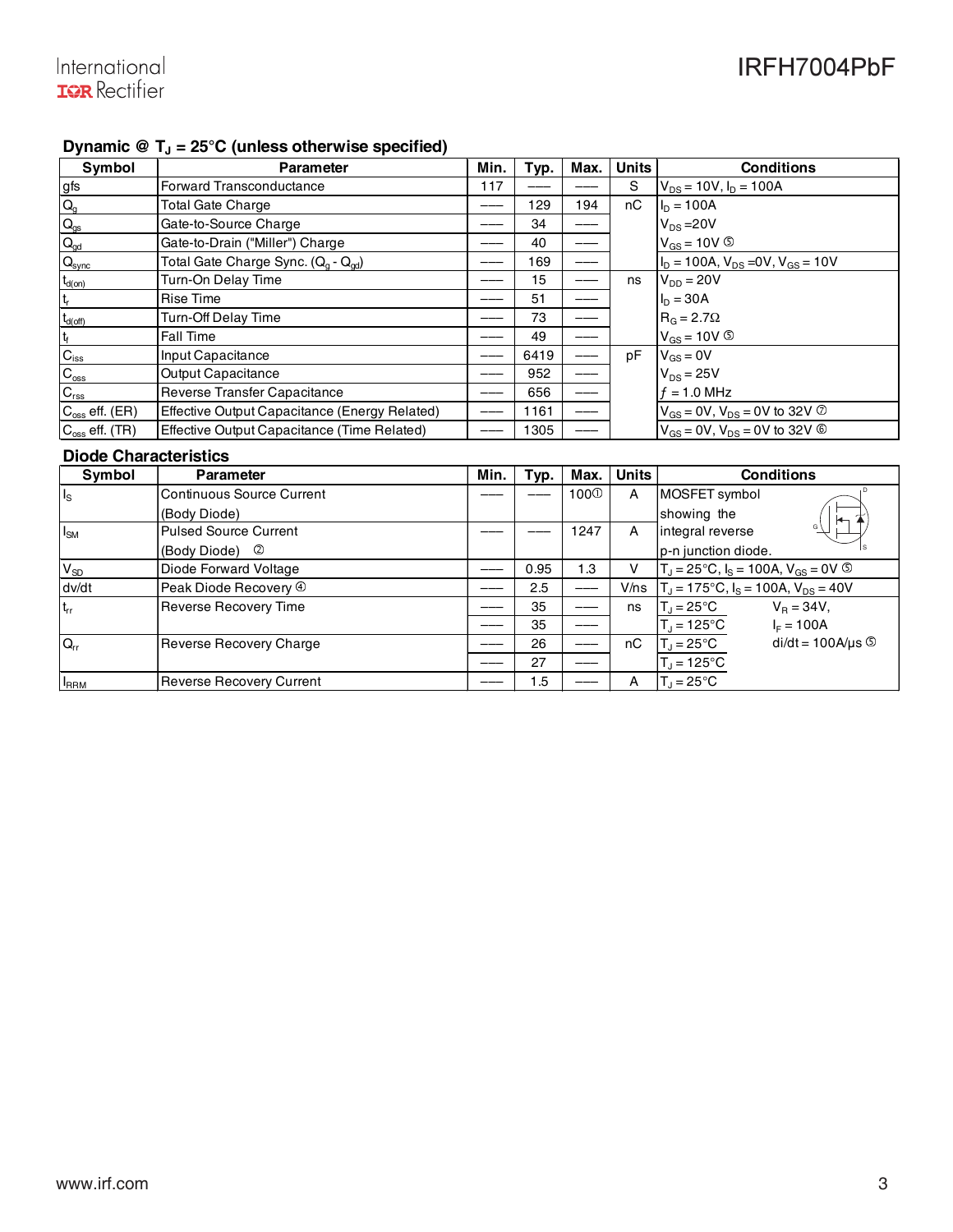#### 0.1 1 10 100 V<sub>DS</sub>, Drain-to-Source Voltage (V) 1 10 100 1000 10000 b, Drain-to-Source Current (A) D, Drain-to-Source Current (A) VGS TOP 15V 10V 8.0V 7.0V 6.0V 5.0V 4.5V **BOTTOM** 60μs PULSE WIDTH  $\frac{25}{1111}$





V<sub>GS</sub>, Gate-to-Source Voltage (V)





**Fig 7.** Typical Capacitance vs. Drain-to-Source Voltage **Fig 8.** Typical Gate Charge vs. Gate-to-Source Voltage



**Fig 4.** Typical Output Characteristics







## International **IGR** Rectifier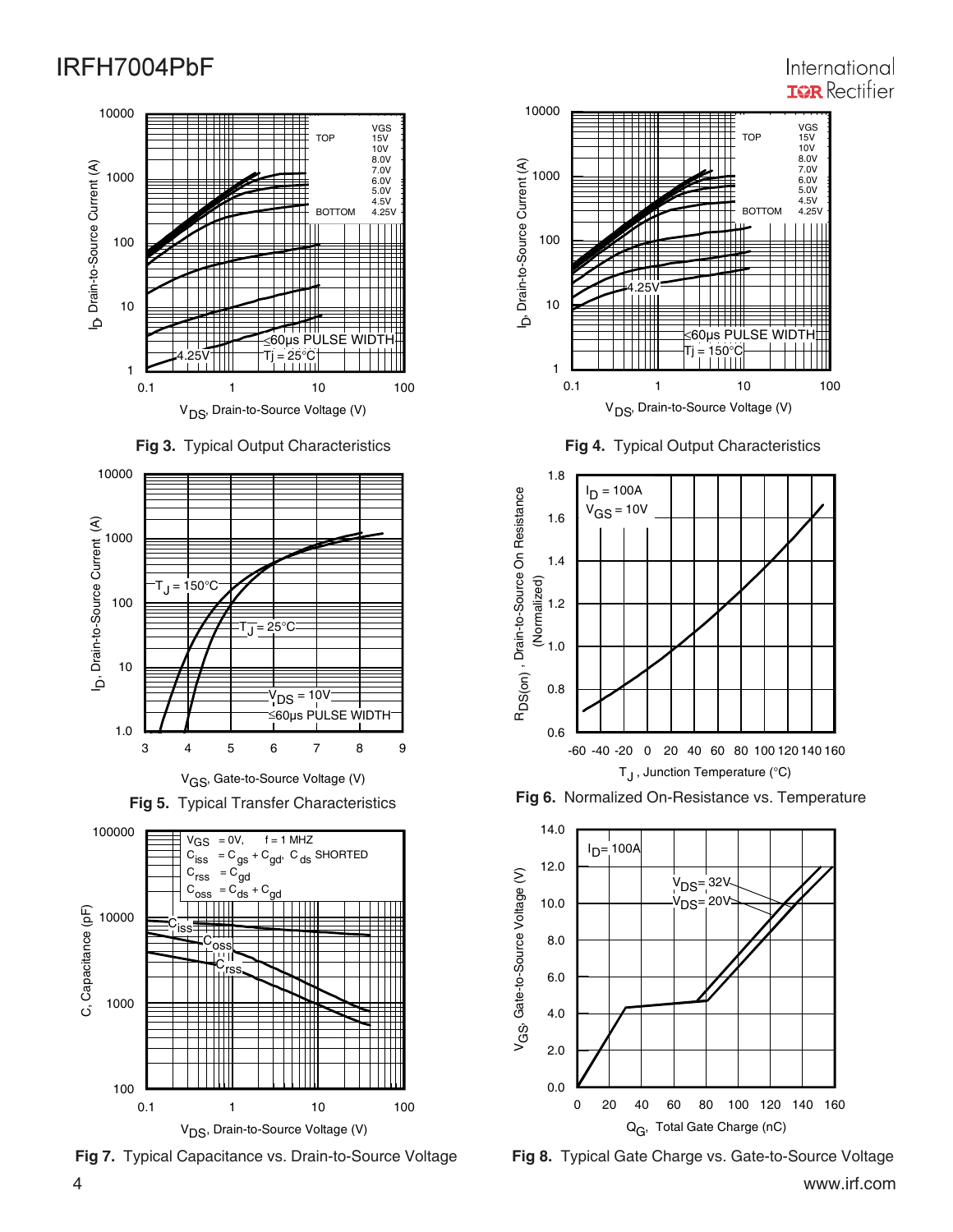

**Fig 13.** Typical On-Resistance vs. Drain Current

0

RD

10

0 200 400 600 800 1000 1200 1400 I D, Drain Current (A)

International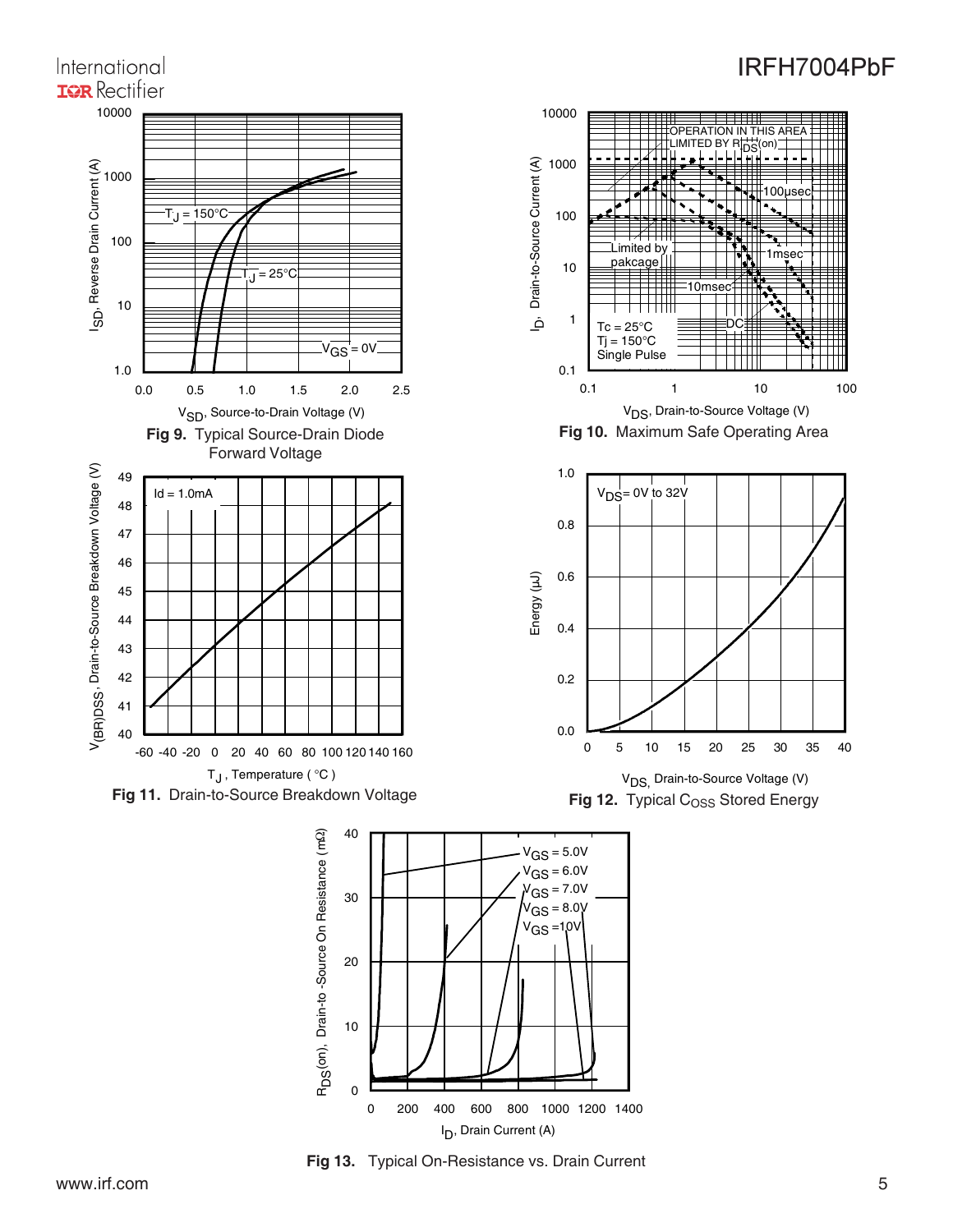

**Fig 14.** Maximum Effective Transient Thermal Impedance, Junction-to-Case



**Fig 15.** Typical Avalanche Current vs.Pulsewidth





**Notes on Repetitive Avalanche Curves , Figures 14, 15: (For further info, see AN-1005 at www.irf.com)**

- 1. Avalanche failures assumption: Purely a thermal phenomenon and failure occurs at a temperature far in
- excess of  $T_{\text{imax}}$ . This is validated for every part type.
- 2. Safe operation in Avalanche is allowed as long  $a_{\text{max}}$  is not exceeded.
- 3. Equation below based on circuit and waveforms shown in Figures 16a, 16b.
- 4.  $P_D$  (ave) = Average power dissipation per single avalanche pulse.
- 5. BV =  $Rate$ d breakdown voltage (1.3 factor accounts for voltage increase during avalanche).
- 6.  $I_{av}$  = Allowable avalanche current.
- 7.  $\Delta T$  = Allowable rise in junction temperature, not to exceed  $T_{jmax}$  (assumed as 25°C in Figure 14, 15).
	- $t_{av}$  = Average time in avalanche.
	- D = Duty cycle in avalanche =  $t_{av}$  ·f
	- $Z_{th,IC}(D, t_{av})$  = Transient thermal resistance, see Figures 13)

 $P_{D \text{ (ave)}} = 1/2 (1.3 \text{ BV} \cdot I_{av}) = \Delta T / Z_{thJC}$  $I_{av} = 2\Delta T / [1.3 \text{ BV} \cdot Z_{th}]$  $E_{AS (AR)} = P_{D (ave)} \cdot t_{av}$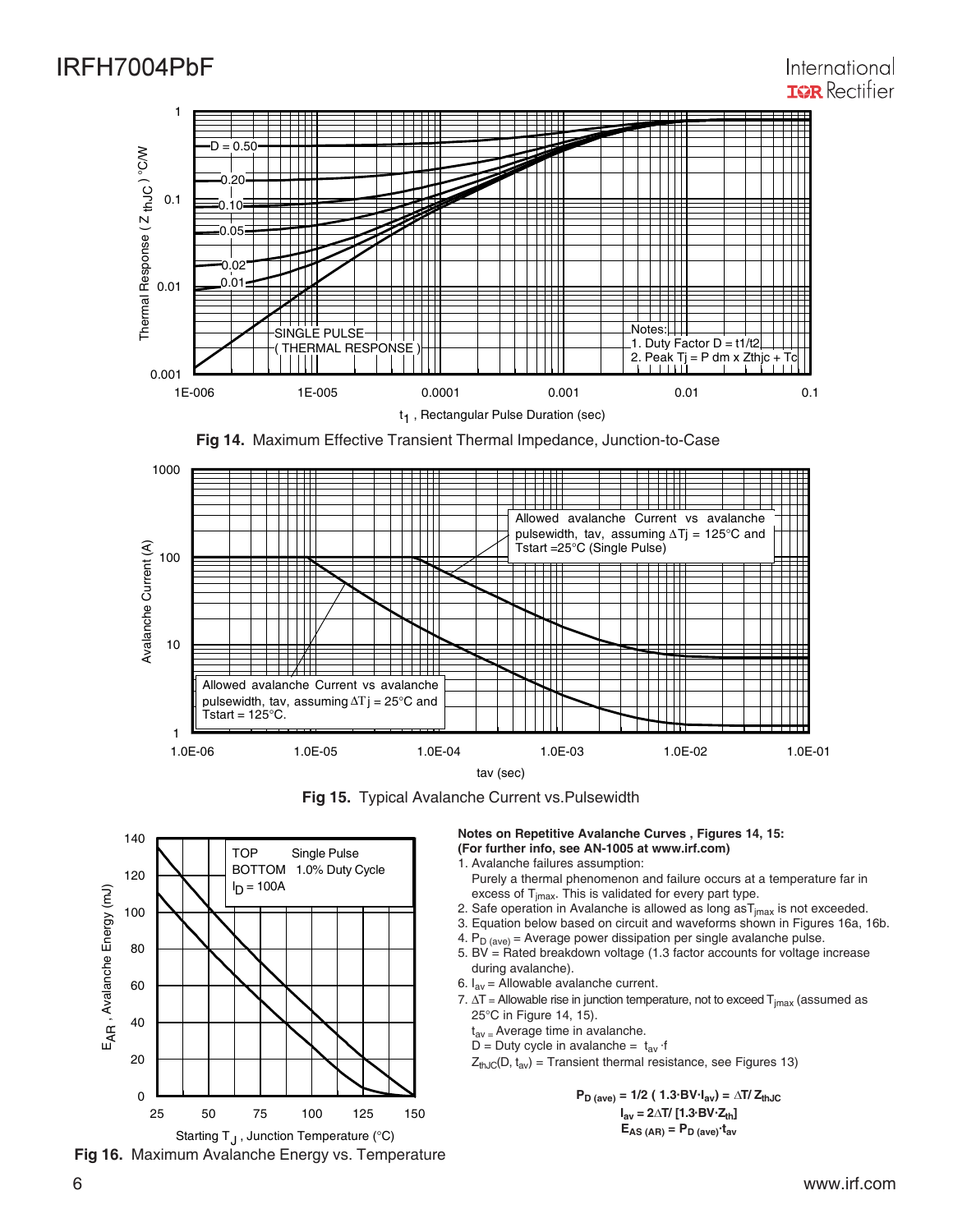### International **ISR** Rectifier 4.0 S(th), Gate threshold Voltage (V) 3.0 l<sub>D</sub> = 150μA  $= 1.0$ m $A<sup>2</sup>$ ים<sup>ן</sup> 2.0  $= 1.0A$ ln. V G 1.0 -75 -50 -25 0 25 50 75 100 125 150 T<sub>J</sub>, Temperature (°C)

**Fig 17.** Threshold Voltage vs. Temperature



**Fig. 19 - Typical Recovery Current vs. di<sub>f</sub>/dt <b>Carry Communist Communist Prig. 20 - Typical Stored Charge vs. di** 



Fig. 18 - Typical Recovery Current vs. di<sub>f</sub>



Current vs. di<sub>f</sub>/dt **Fig. 20 - Typical Stored Charge vs. dif/dt** 



Fig. 21 - Typical Stored Charge vs. dif/dt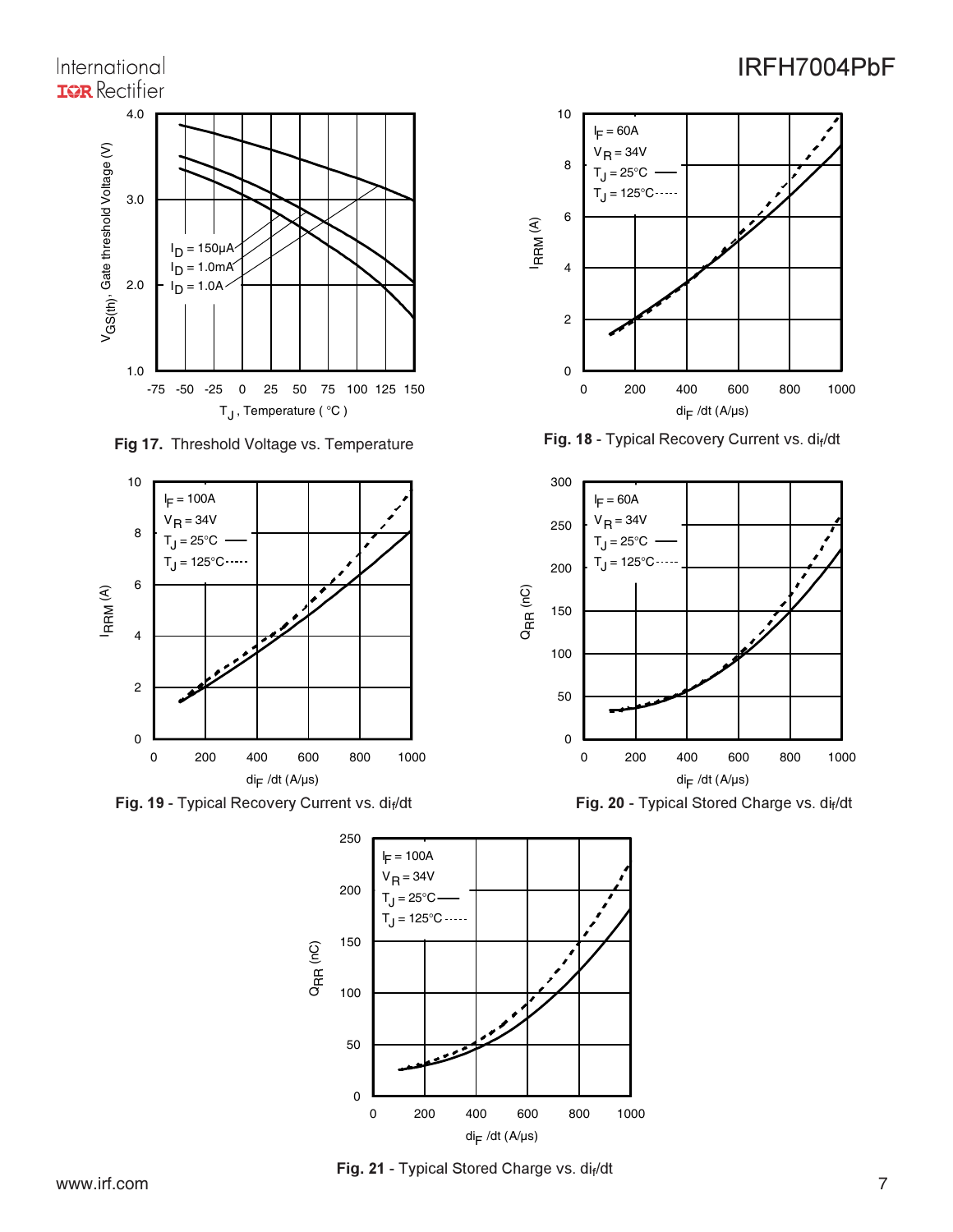

 $*$  V<sub>GS</sub> = 5V for Logic Level Devices





![](_page_7_Figure_7.jpeg)

**Fig 23a.** Switching Time Test Circuit **Fig 23b.** Switching Time Waveforms

![](_page_7_Figure_9.jpeg)

**Fig 24a.** Gate Charge Test Circuit **Fig 24b.** Gate Charge Waveform

![](_page_7_Figure_11.jpeg)

**Fig 22a.** Unclamped Inductive Test Circuit **Fig 22b.** Unclamped Inductive Waveforms

![](_page_7_Figure_13.jpeg)

![](_page_7_Figure_15.jpeg)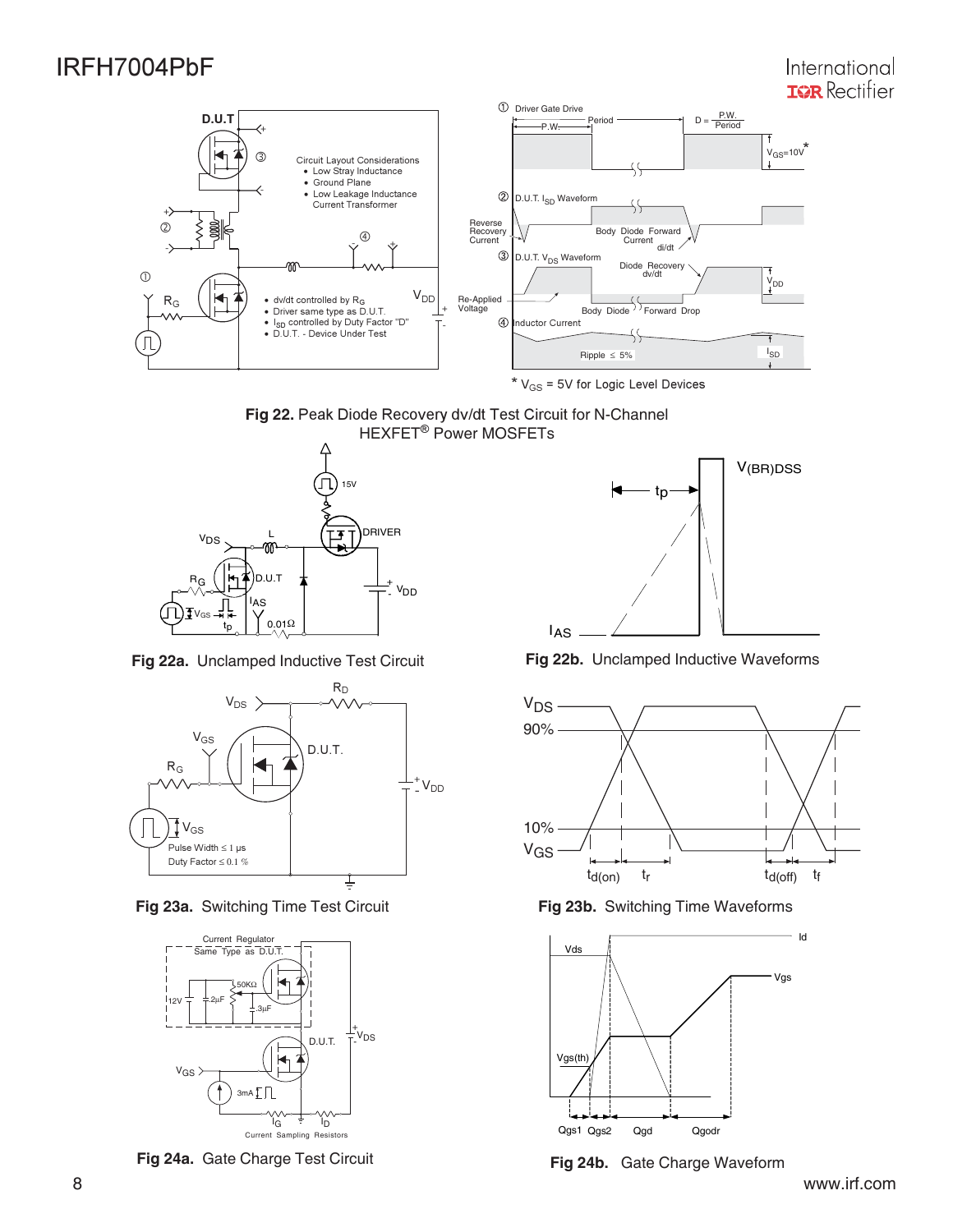### International **IGR** Rectifier

# **PQFN 5x6 Outline "B" Package Details**

![](_page_8_Figure_3.jpeg)

For footprint and stencil design recommendations, please refer to application note AN-1154 at

http://www.irf.com/technical-info/appnotes/an-1154.pdf

# **PQFN 5x6 Outline "B" Part Marking**

![](_page_8_Figure_7.jpeg)

Note: For the most current drawing please refer to IR website at: http://www.irf.com/package/